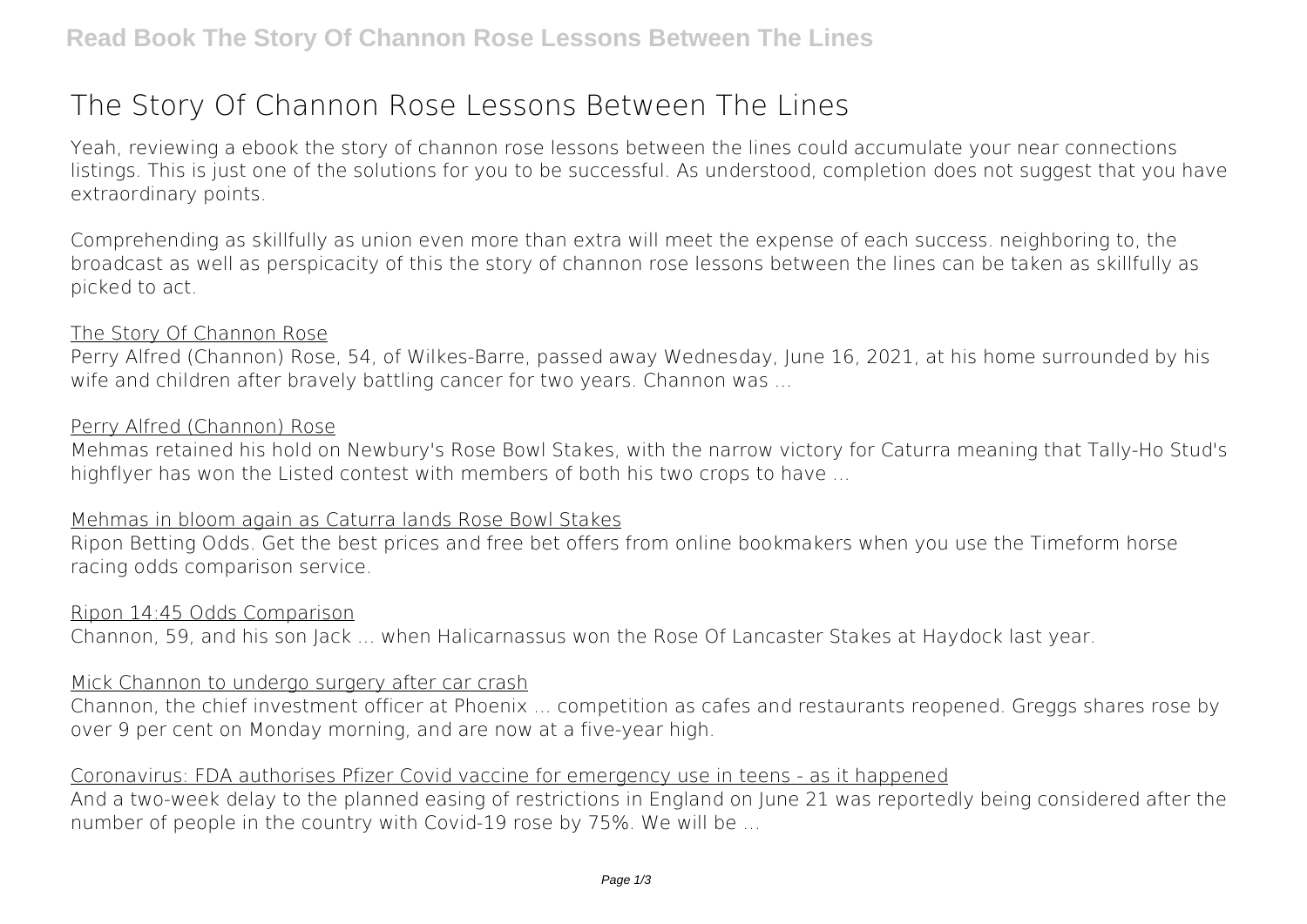# **Read Book The Story Of Channon Rose Lessons Between The Lines**

# Latest as Matt Hancock delivers 'crucial' Covid update to MPs

The Granite Belt region has endured four years of drought to release a 2021 vintage which is has top quality grapes and high yields.

## Wine Region Spotlight: Granite Belt

BEEUNAS, Joan M. — Newport Twp. Services, 10 a.m. Saturday, Davis-Dinelli Funeral Home, 170 E. Broad St., Nanticoke. Mass of Christian Burial, 10:30 a.m., Holy ...

#### Funeral notices

The property is approx.18 elevated acres of rich red soil along the Koonorigan Range at the end of a quiet no through road. A beautiful off-grid chalet style home takes advantage of the location's ...

## 392 Rose Road Tuntable Creek NSW 2480

Leslie Channon from Burford caught Covid in the first wave on Friday March 13 2020 after a trip to London, she believes. She developed a secondary chest infection and her temperature rose to 39.9°C ...

## Burford long Covid sufferer fears condition will "explode" when all restrictions are lifted

Says 21-week profit slightly lower to 30.7 mln pounds \* Sets new strategy including selling through branches ousting of its prior chairman and the election of Gary Channon. Dignity said its ...

# UPDATE 2-Funeral company Dignity lays out new strategy ahead of new regulations

Bred by Wansdyke Farms, Rose Of Kildare is the second foal out of Cruck Realta, a daughter of Sixties Icon who won three times, including the 2013 Listed Ballymacoll Stud Stakes, during her time in ...

## Breakthrough Group winner for Make Believe as Rose Of Kildare blooms at Ayr

18+ BeGambleAware.Org He came back to his best when a close second at Brighton last time on his final start for Mick Channon ... at Musselburgh latest. 2.10 Rose Bandit Up 8lb for winning last ...

Horse racing tips: This 11-1 outsider of the whole field is trying a new trip on debut for a brand new yard Mrs Eileen Margaret Rose Casley, For services to the community ... Surrey. Christopher David Channon, For services to the community, especially Disabled People, in Nottingham.

# honours List 3

Aria Rose 5-2fav (9-7) Went to post early, led over 2f, tracked leader, led again going well over 2f out, stayed on to assert<br>Page 23